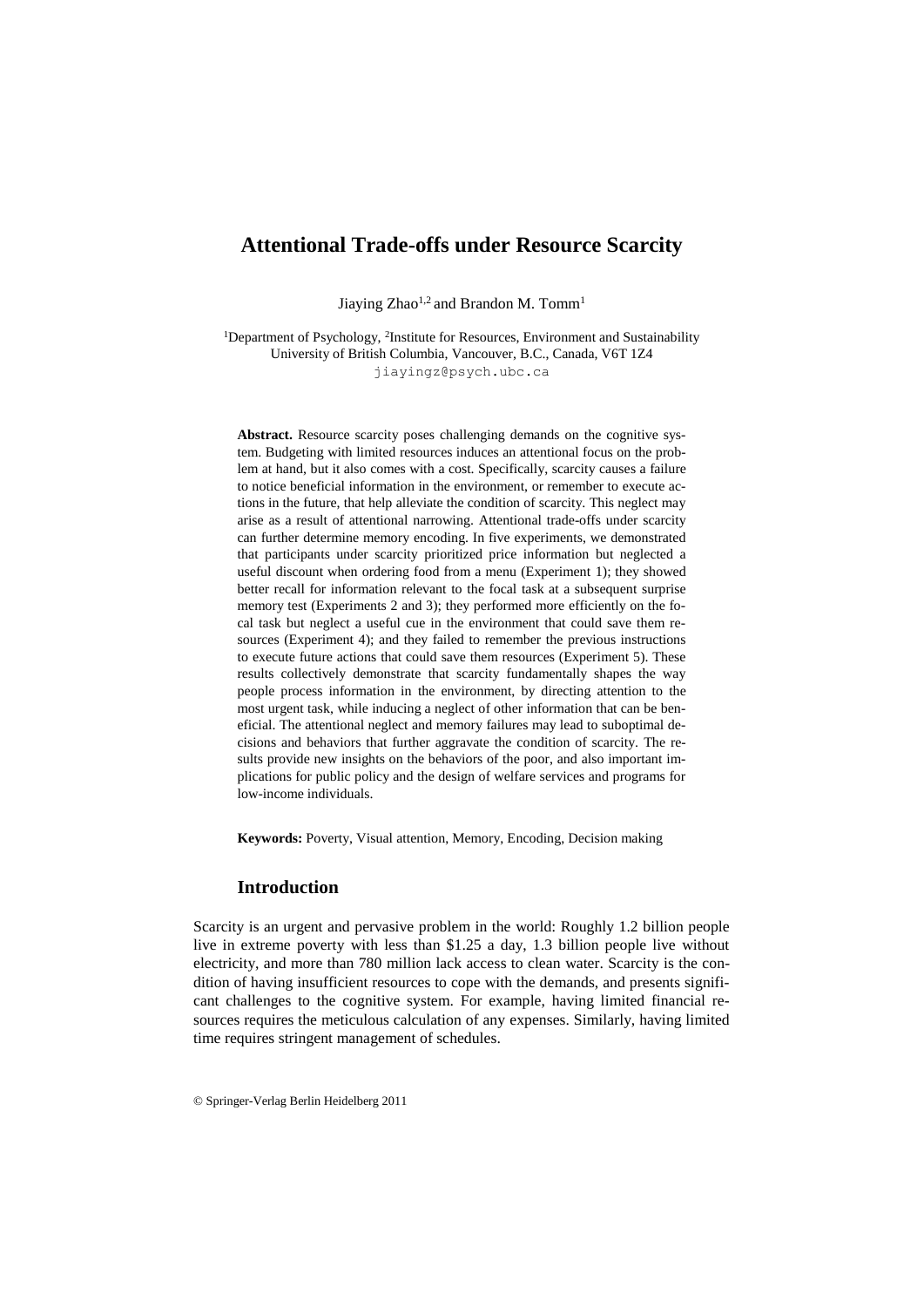The cognitive consequences of scarcity are recently revealed by a number of studies [14]. For example, scarcity causes myopic behavior which results in the neglect of future events [18]. Specifically, people under scarcity tend to prioritize the task at hand and over-borrow resources from the future. Financial scarcity directly impairs cognitive function, reducing fluid intelligence and the ability to exert cognitive control [12]. These cognitive and behavioral consequences are particularly problematic because these impairments can lead to suboptimal decision making and behaviors (e.g., poor time management or financial planning skills) that further perpetuate the condition of scarcity.

Currently, it is still unclear what cognitive mechanisms underlie the impairments caused by scarcity. A possible explanation is that scarcity presents urgent demands that hijack attentional resources, causing a strong focus on the task at hand. Such focus can induce a neglect of other potentially important information.

Support for this explanation comes from the previous theoretical and empirical work on the limits of the cognitive system. Specifically, the cognitive system has a finite capacity, and people can only receive and process a limited amount of information at a time [1, 11, 13, 15]. Given this limited capacity, engaging in one process consumes cognitive resources needed for another, thus causing interference. For example, studies on inattentional blindness [20] show that performing a demanding task (e.g., counting how often the basketball is passed around) results in an inability to notice a salient event (e.g., a man dressed as a gorilla passing by). Basic visual features of unattended stimuli may not even be perceived [17]. In addition to perception, this interference can cause serious behavioral consequences such as impaired driving [21]. The limited cognitive resources given competing demands can thus result in attentional trade-offs between focus and neglect.

Here, we propose that scarcity forces attentional trade-offs. Specifically, people operating under scarcity may prioritize urgent tasks at hand, leaving other information unattended. This process can be counter-productive because the attentional neglect can cause the failure to notice useful and beneficial information in the environment that alleviates the condition of scarcity. To investigate the attentional trade-offs under scarcity and the resulting cognitive consequences of such trade-offs, we conducted five experiments in the current study.

# **Experiment 1**

The goal of this experiment was to examine the effects of scarcity on visual attention. We predict that scarcity draws attention to the information relevant to the task at hand, but at the same time, also causes the neglect of other useful information in the environment.

#### **Participants**

One hundred and ninety undergraduate students (152 female, 35 male, 3 unspecified; mean age  $= 20.39$  years,  $SD = 3.92$ ) were recruited from the Human Subject Pool at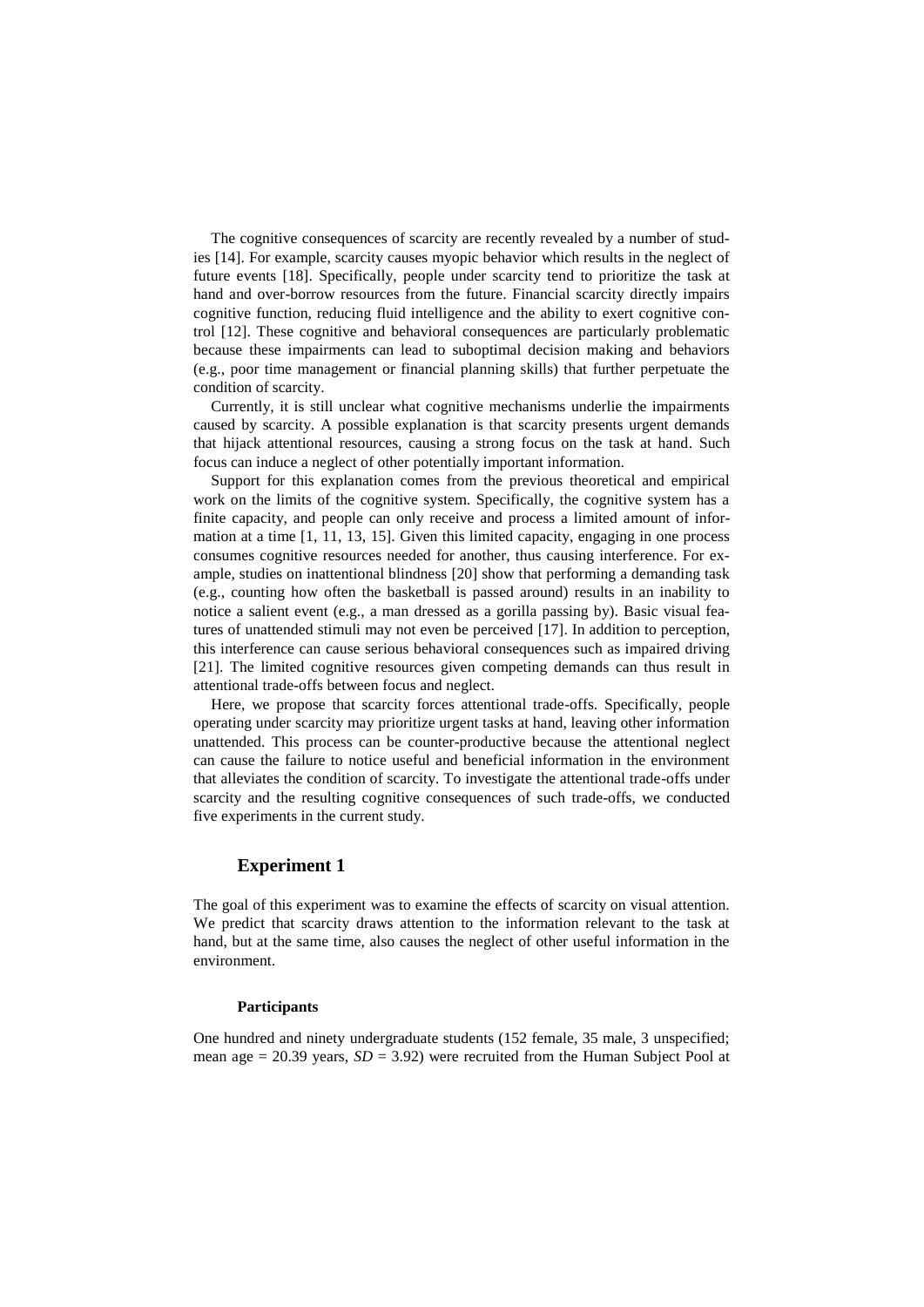the Department of Psychology at the University of British Columbia (UBC), and participated in the experiment for course credit. Participants in all experiments reported normal or corrected-to-normal vision and provided informed consent. All experiments reported here were approved by the UBC Behavioral Research Ethics Board.

#### **Stimuli and Procedure**

Participants were presented with a restaurant menu which contained 24 food items. For each item, the price and the calories were listed in two columns on the menu (Figure 1). The menu subtended 12.4° of visual angle in width and 16.2° in height. A discount clause was shown on the bottom of the menu ("You may ask for an 18% student discount.").

Participants were randomly assigned with either a small budget (\$20; the poor condition) or a large budget (\$100; the rich condition). Thus, the experiment used a between-subjects design. Participants were asked to view the items on the menu and think about what they would like to order, as if they were ordering a meal from a restaurant. They were given unlimited time to place the order, and were told not to exceed the assigned budget, but they were not required to spend the entire budget.

The eye gaze of each participant was monitored throughout the experiment using SMI RED-250 Mobile Eyetracking System (60hz). To examine which part of the menu was attended to, the menu was divided into four areas of interest: food items (left column), price information (middle column), calorie information (right column), and discount clause (on the bottom).



**Fig. 1.** Left: A heat map of the menu showing the distribution of the average dwell time for the participants in the poor condition (who ordered a meal with \$20). Right: A heat map showing the distribution of the average dwell time for the participants in the rich condition (who ordered a meal with \$100). Warmer colors represent longer average dwell time.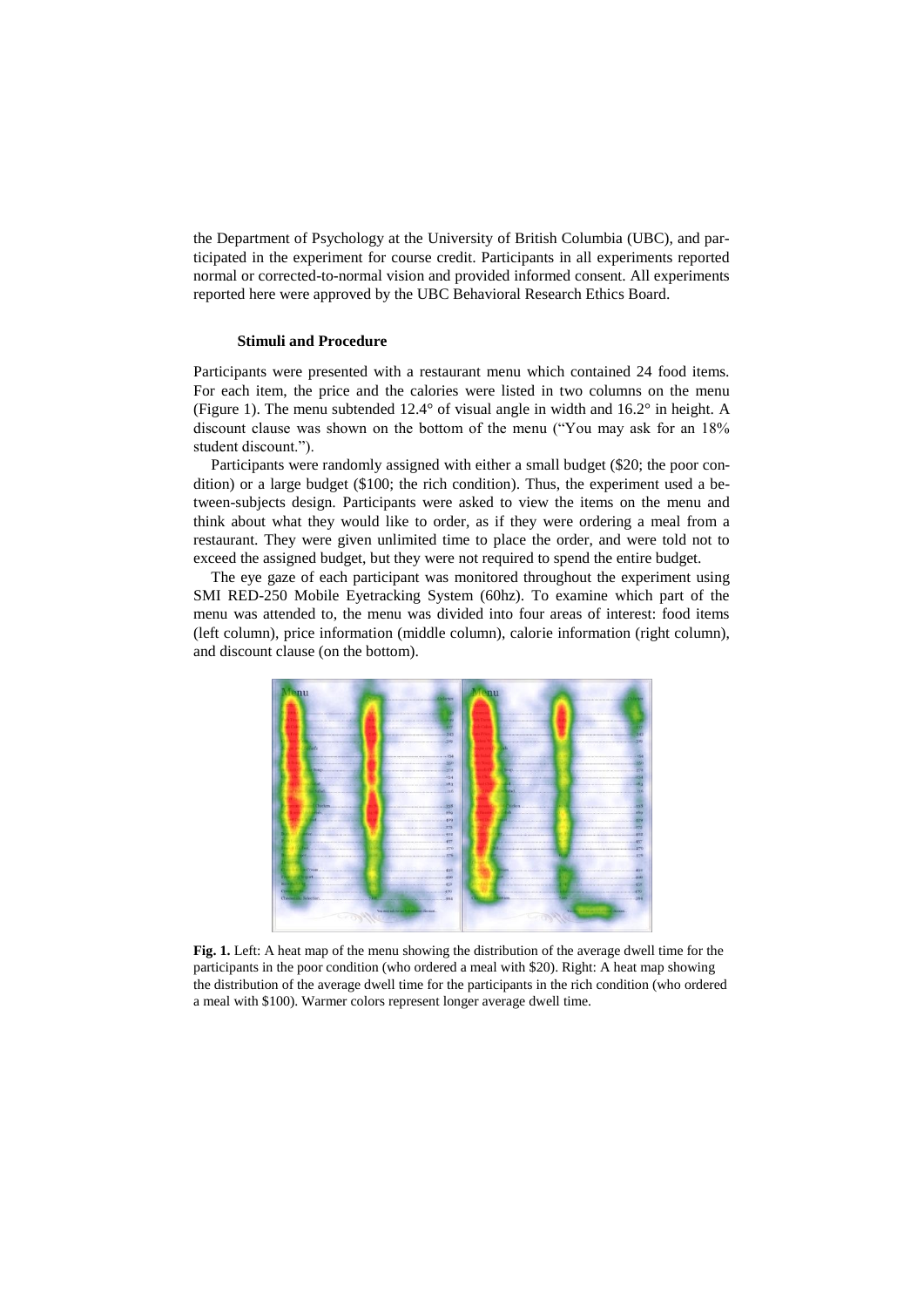#### **Results and Discussion**

To measure visual attention, we calculated the dwell time and the number of fixations in each area of interest. The heat maps of the average duration of dwell time between the poor and the rich conditions were shown in Figure 1.

Since there was no time limit in the experiment, participants could spend as much time as they needed to make the order. We found that participants in the rich condition took more time to order  $(M = 89$  seconds) than the participants in the poor condition (*M* = 76 seconds) [ $t(188) = 2.24$ ,  $p = .03$ ,  $d = .33$ ]. Thus, we used the proportional dwell time (the dwell time spent in each area divided by the total dwell time on the menu) and the proportional fixations (the number of fixations in each area divided by the total number of fixations on the menu) as two measures of visual attention. In addition, participants with more than 3 standard deviations away from the mean in each measure were excluded (between 1 and 4 participants in total, depending on the measure).

For the food items (Figure 2), participants in the poor condition spent less dwell time ( $M = 35.11\%$ ) than those in the rich condition ( $M = 51.98\%$ ) [ $t(185) = 3.91$ ,  $p <$ .001,  $d = .57$ . The poor also made few fixations ( $M = 36.66\%$ ) on the food items than the rich ( $M = 48.50\%$ ) [ $t(187) = 3.08$ ,  $p = .002$ ,  $d = .45$ ]. This suggests that the poor participants spent less time considering which food items they would like to order than the rich participants did.



**Fig. 2.** The proportional dwell time and fixations on food items between participants in the poor and the rich conditions (error bars reflect  $\pm 1$  SEM; \*\**p*<.01, \*\*\**p*<.001).

For price information (Figure 3), participants in the poor condition dwelled longer at prices ( $M = 21.08\%$ ) than those in the rich condition ( $M = 15.23\%$ ) [ $t(185) = 2.16$ ,  $p = .03$ ,  $d = .32$ ]. Participants in the poor condition also made more fixations on prices  $(M = 23.07\%)$  than those in the rich condition  $(M = 15.81\%)$  [ $t(185) = 2.91$ ,  $p < .01$ ,  $d = .43$ ]. This suggests that the poor attended more to prices than the rich participants.

This result could be driven by the possibility that scarcity enhanced attention to all numerical information. Thus, we examined attention to the calorie information (Figure 4). Participants in the poor condition dwelled less on calories ( $M = 2.92\%$ ) than those in the rich condition ( $M = 4.35\%$ ) [ $t(185) = 2.65$ ,  $p < .01$ ,  $d = .39$ ]. The poor (M  $= 3.51\%$ ) also made fewer fixations on calories than the rich did ( $M = 5.09\%$ ) [ $t(184)$ ]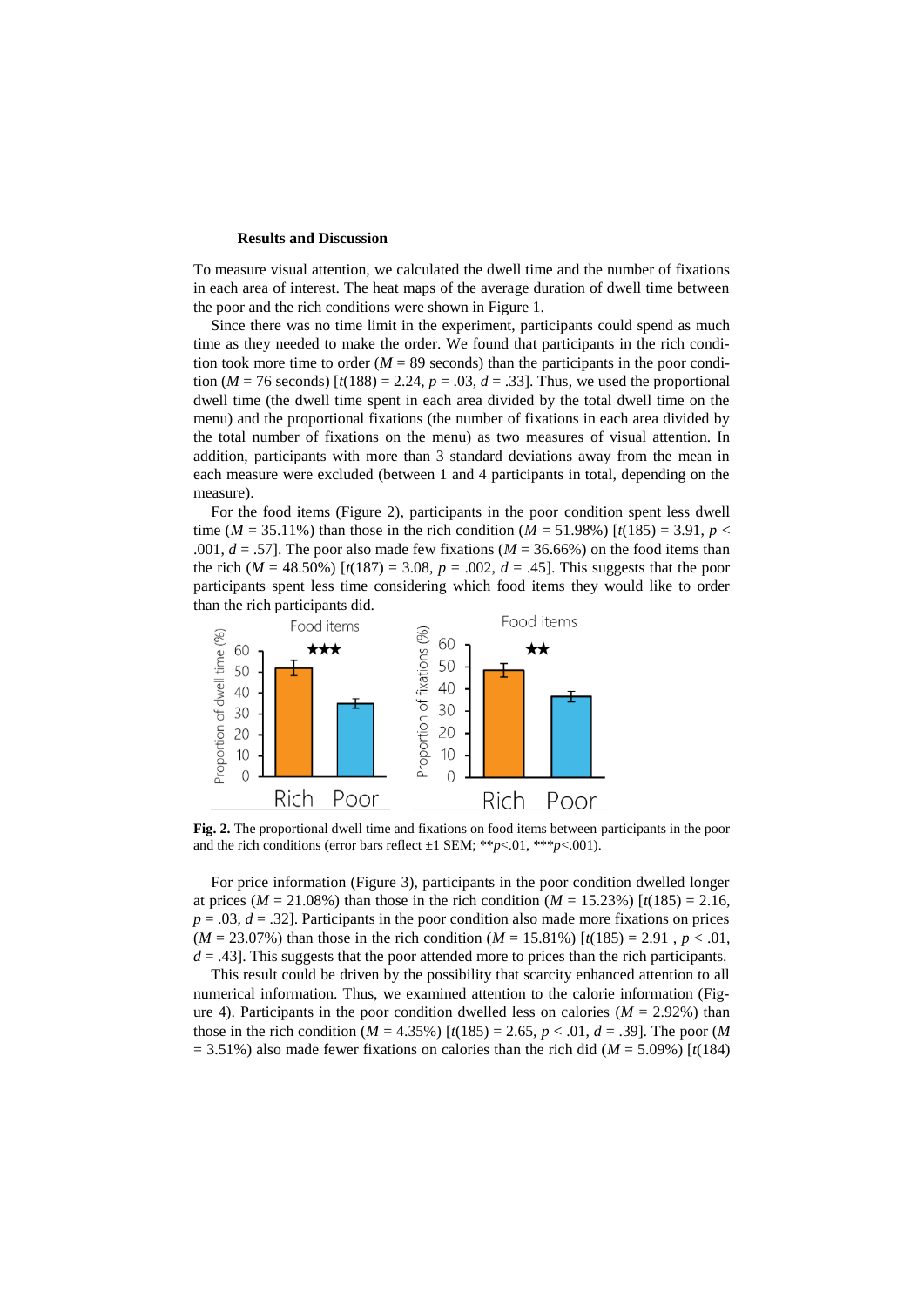$= 2.39, p = .02, d = .35$ ]. This indicates that financial scarcity draws attention more to prices and induces a neglect of calories.



**Fig. 3.** The proportional dwell time and fixations on prices between participants in the poor and the rich conditions (error bars reflect  $\pm 1$  SEM; \* $p < .05$ , \*\* $p < .01$ ).



**Fig. 4.** The proportional dwell time and fixations on calories between participants in the poor and the rich conditions (error bars reflect  $\pm 1$  SEM; \**p*<.05, \*\**p*<.01).

Importantly, for the discount clause (Figure 5), participants in the poor condition spent less dwell time ( $M = 0.83\%$ ) than those in the rich condition ( $M = 1.83\%$ )  $[t(184) = 3.51, p < .001, d = .52]$ . The poor also made fewer fixations on the discount clause (*M* = 0.85%) than the rich (*M* = 1.82%) [ $t$ (184) = 3.51, *p* < .001, *d* = .52]. This suggests that the poor neglected the discount, compared to the rich participants.

As another measure of attention to the discount, after placing the order the participants were asked if they had noticed other information on the menu besides the price and calorie information. While measures of visual attention showed that the poor looked less at the discount than the rich did, there was no reliable difference between the number of poor ( $N = 36$ ) and rich ( $N = 33$ ) participants who explicitly reported noticing the discount  $[X^2(1,190) = .09, p = .76]$ .

An alternative explanation for the finding that the poor attended less to the discount was that scarcity might result in more efficient processing of task-relevant information. This would suggest that the poor did not need to look at the discount as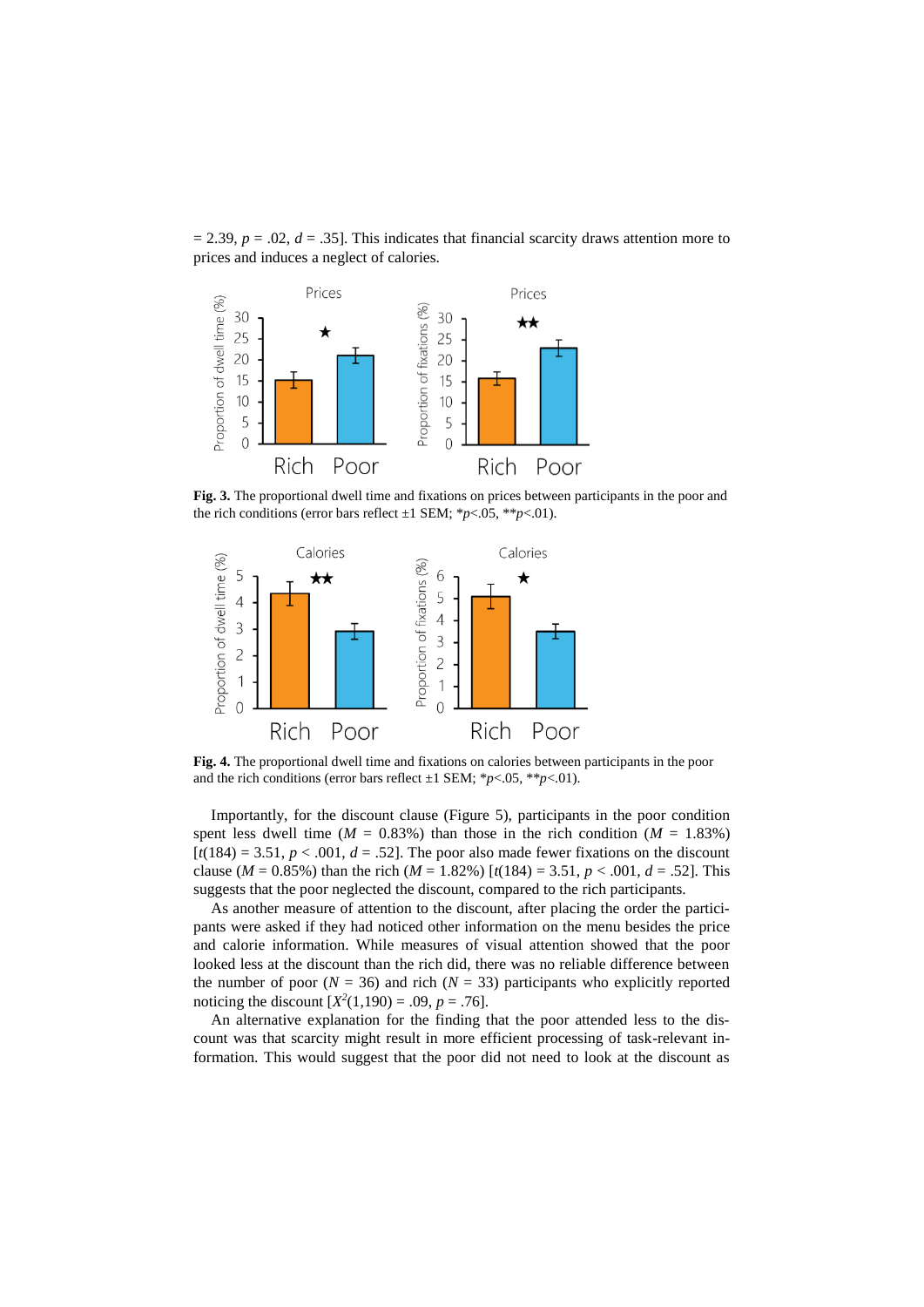much as the rich, because they were faster in seeing the discount. Since both the prices and the discount were task-relevant, this explanation would predict that the poor would be efficient in processing both price information and the discount. However, we found that the poor looked more at the prices but less at the discount than the rich did, which could not be explained by the efficiency account.



**Fig. 5.** The proportional dwell time and fixations on the discount clause between participants in the poor and the rich conditions (error bars reflect  $\pm 1$  SEM; \*\*\**p*<.001).

The discount on the menu could in theory help the poor participants save money and stay within their budget. Despite this usefulness, the poor participants still neglected the discount and focused more on the prices of the food items. This finding is ironic and could help explain why the low-income individuals engage in neglectful behaviors that are counter-productive.

# **Experiment 2**

Experiment 1 demonstrated that financial scarcity prioritizes the processing of price information, at the cost of other useful information. Given the attentional prioritization of prices, we predict that memory encoding of prices will also be enhanced. This prediction is supported by the recent work that suggests that visual working memory can be construed as visual attention preserved internally over time [2, 3]. Featurebased theories of attention also predict selective facilitation in visual processing for task-relevant features [8, 9]. Thus, in Experiment 2 we examined the effects of scarcity on memory encoding, as a result of attentional prioritization. We predict that financial scarcity facilitates memory encoding specifically for price information, and not for other types of information.

# **Participants**

A new group of 60 undergraduate students (43 female, 17 male; mean age = 19.95 years,  $SD = 2.30$ ) from UBC participated in the experiment for course credit.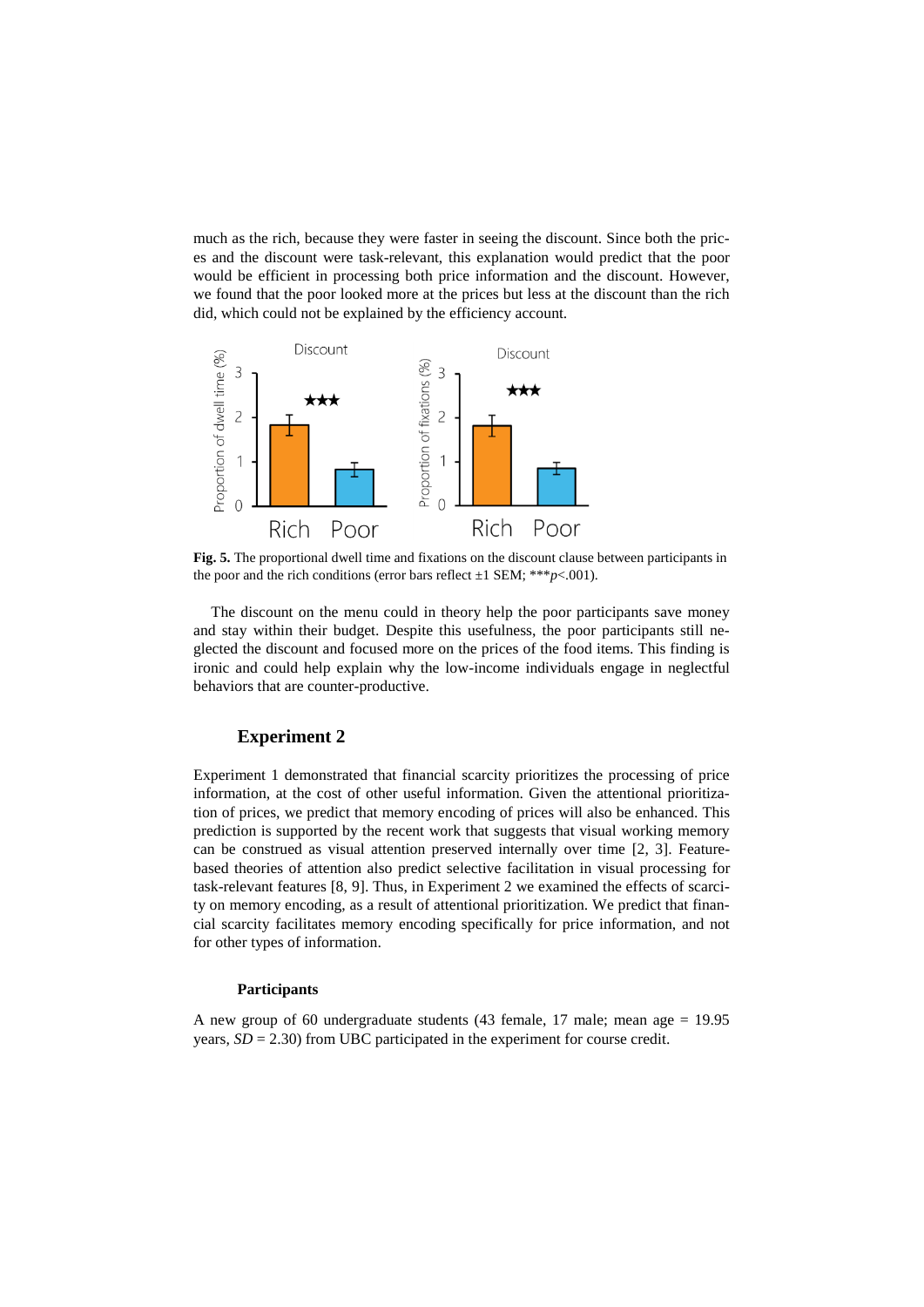#### **Stimuli and Procedure**

To increase the demand for memory encoding, we increased the number of items on the menu. Participants were presented with a menu which now contained 50 food items. As in Experiment 1, the menu included the price and calories for each food item. Participants were asked to place a meal order from the menu as if they were ordering from a restaurant. There was no set time limit for participants to place their order. As before, participants were randomly assigned with a small budget (\$20; the poor condition) or a large budget (\$100; the rich condition). The experiment again used a between-subjects design.

After participants placed their order, they were immediately given a surprise memory test. Participants were asked to recall as many items from the menu as possible. For each item recalled, they were also asked to recall the price and the calorie information of the item as accurately as possible.

#### **Results and Discussion**

To measure memory encoding, we calculated the average absolute error between the recalled prices (and calories) and the objective prices (and calories) for each participant (Figure 6). Participants in the poor condition (*Mean error* = \$1.32) were reliably more accurate in the price recall than those in the rich condition (*Mean error* = \$2.19)  $[t(58) = 2.42, p = .02, d = .63]$ . However, there was no reliable difference in the calorie recall between the poor and the rich participants  $[t(58) = .81, p = .42, d = .21]$ .



**Fig. 6.** The absolute error in the price recall and the calorie recall between participants in the price poor and the price rich conditions (error bars reflect  $\pm 1$  SEM; \**p*<.01).

This enhanced performance in price recall in the poor cannot be explained by the fact that the poor participants ordered fewer items ( $M = 2.13$ ) than the rich ( $M = 3.70$ )  $[t(58) = 3.85, p < .001, d = .99]$ . First, there was no reliable difference in the number of recalled times between the poor and the rich  $\lceil t(58) = 1.38$ ,  $p = .17$ ,  $d = .36$ . Second, there was no difference in the time taken to place the order between the poor and the rich participants  $[t(58) = 1.58, p = .12, d = .41]$ . Third, even if ordering fewer items might improve memory recall, this benefit would be seen in both price and calorie recall, but we found that the poor were more accurate only in price recall, not in calorie recall. Thus, these findings suggest that financial scarcity improves memory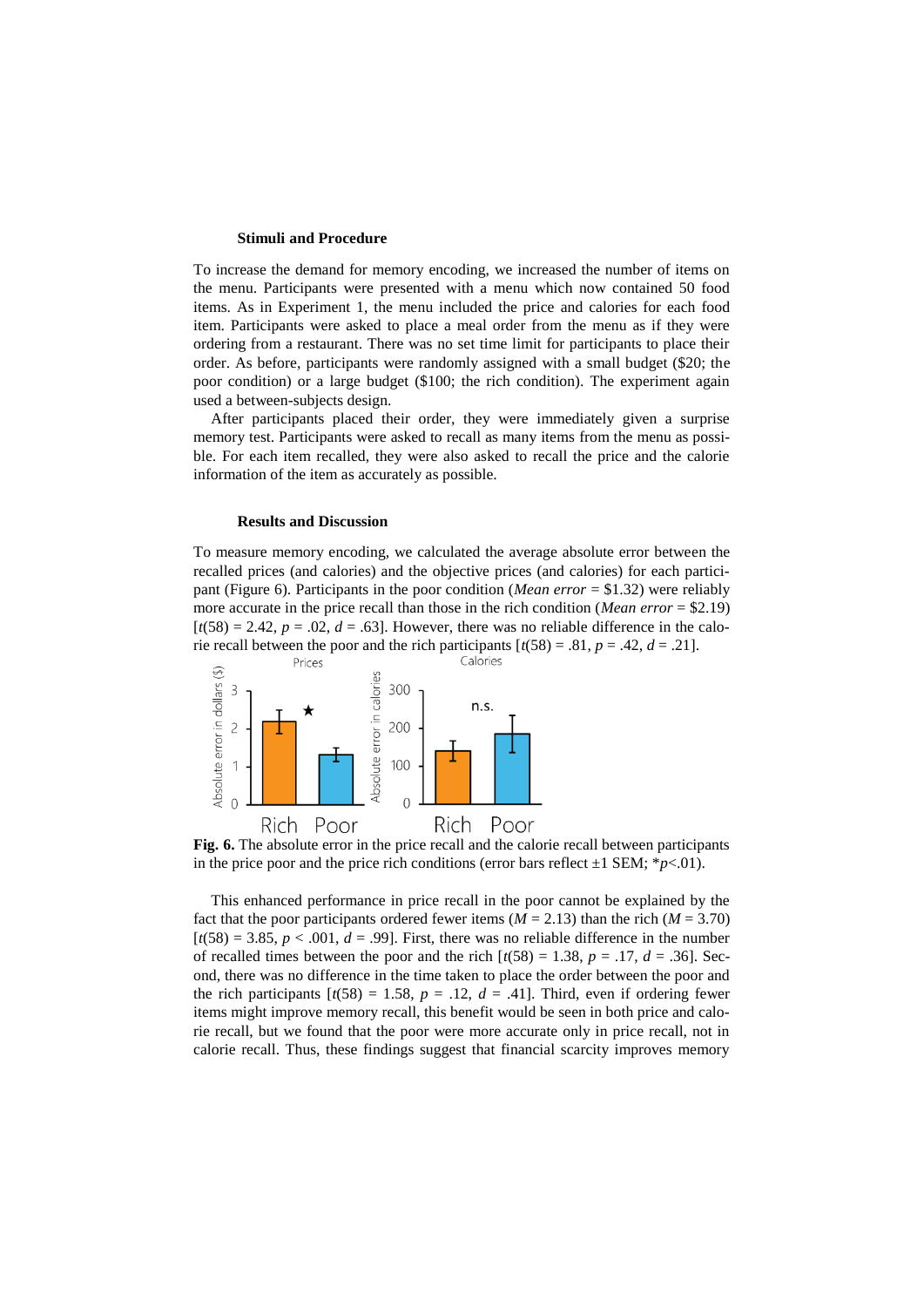encoding for task-relevant information (i.e., prices), but not for task-irrelevant information (i.e., calories). Scarcity selectively facilitates memory encoding.

# **Experiment 3**

To generalize the findings in Experiment 2 to a different domain, we examined how calorie scarcity affects memory encoding. We predict that calorie scarcity facilitates memory encoding specifically for calorie information, and not for price information.

### **Participants**

A new group of 60 undergraduate students (49 female, 11 male; mean age = 20.03 years,  $SD = 2.11$ ) from UBC participated in the experiment for course credit.

#### **Stimuli and Procedure**

The stimuli and the procedure were identical to those in Experiment 2, except for a critical difference. Participants were randomly assigned with a small calorie budget (500 calories; the poor condition) or a large calorie budget (2000 calories; the rich condition). As before, participants were then asked to place a meal order from the menu as if they were ordering from a restaurant. After the order, participants were given a surprise memory test, where they recalled items from the menu with the price and calorie information.

#### **Results and Discussion**

To measure memory encoding, we calculated the average absolute error between the recalled calories (and prices) and the objective calories (and prices) for each participant (Figure 7). Participants in the poor condition (*Mean error* = 48.05) were reliably more accurate in the calorie recall than those in the rich condition (*Mean error* = 71.61)  $[t(58) = 2.27, p = .03, d = .58]$ . This suggests that the calorie poor showed better memory encoding of calorie information than the calorie rich.

A critical test of our prediction was whether this memory facilitation is specific to task-relevant information (i.e., calories). We found that there was no reliable difference in the price recall between the two conditions  $[t(58) = 0.19, p = .85, d = .04]$ . Thus, memory encoding was selectively enhanced for the calorie information in the calorie poor participants. Interestingly, we did not observe worse memory encoding for the task-irrelevant information. That is, the calorie recall was the same for the price poor and the price rich in Experiment 2, and the price recall was the same for the calorie poor and the calorie rich in Experiment 3. The lack of difference between the rich and poor in memory encoding of task-irrelevant information could be driven by the possibility that neither the rich nor the poor needed to pay attention to this information in these experiments.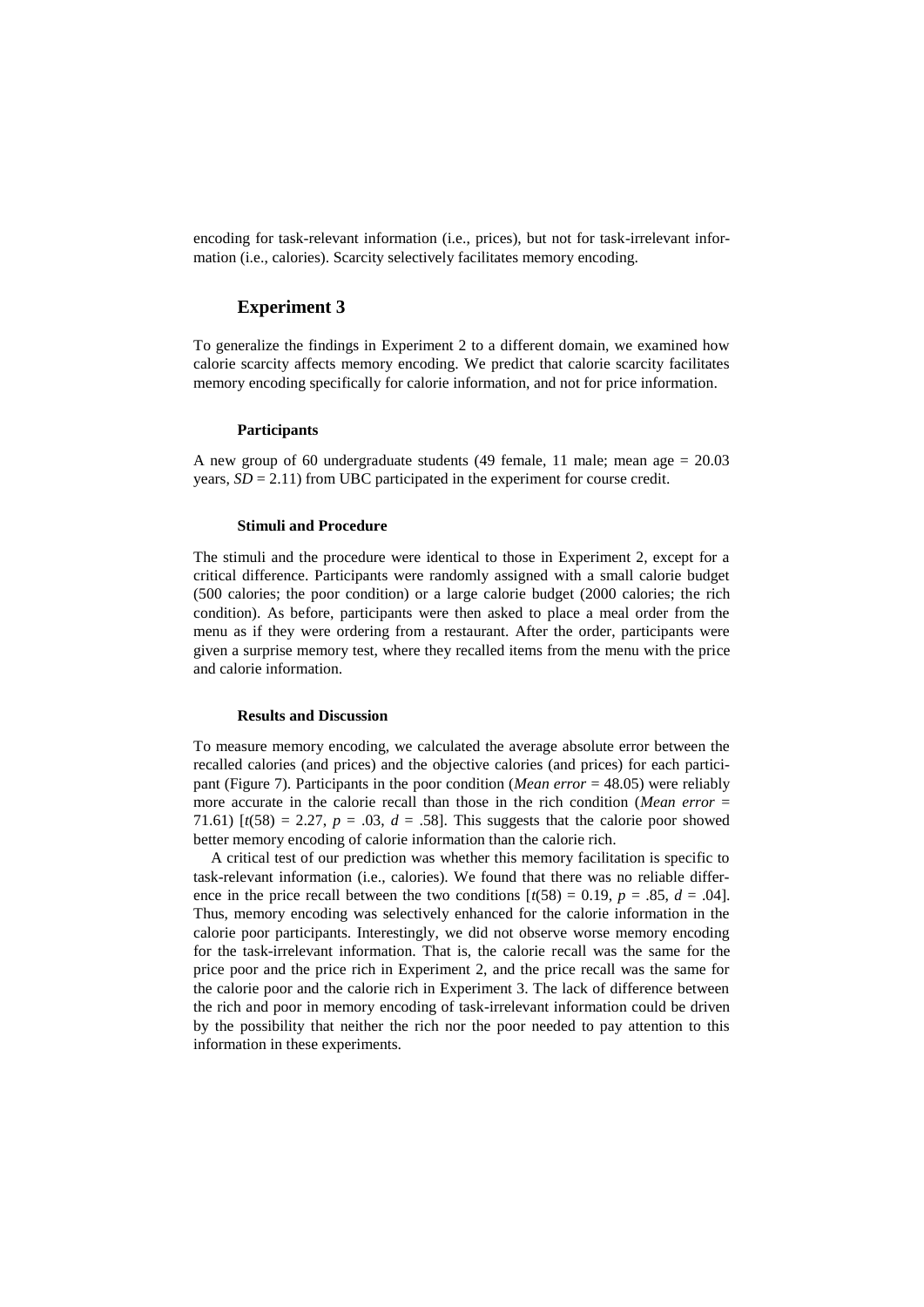

**Fig. 7.** The absolute error in the calorie recall and the price recall between participants in the calorie poor and the calorie rich conditions (error bars reflect  $\pm 1$  SEM; \**p*<.01).

# **Experiment 4a**

In this experiment we investigated how time scarcity affects the online detection of information. Past work shows that people only start to increase their efforts to accomplish their goals when a deadline becomes salient [4]. Further, time pressure causes fewer attributes to be considered when choosing between alternatives [22]. The goal of this experiment was to investigate how time scarcity affects the online detection of information in the environment. We hypothesize that time scarcity draws attention to the focal task, while inducing neglect of other useful information in the environment.

# **Participants**

Undergraduate students  $(N = 90)$  were recruited from the UBC Human Subject Pool, and participated in the experiment in exchange for course credit.

#### **Stimuli and Procedure**

Each participant was asked to solve a series of puzzles on the computer screen. The puzzles were 50 trials of the Raven's Progressive Matrices [16]. Each matrix appeared at the centre of the screen, and contained a pattern of objects. The bottom right corner of the matrix was missing, and participants had to find the right piece that fits with the general pattern in the matrix. The participant was asked to correctly solve as many matrices as possible in exchange for points. In each trial, participants were presented with one Raven's matrix, with the numbered pieces appearing below. The response keys appeared in a vertical list on the left side of the screen. In the top-left corner of the screen, the questions number and time remaining were displayed (see Figure 8). To solve a given matrix, participants had to press a number key that corresponds to the piece that fits into the missing corner of the matrix.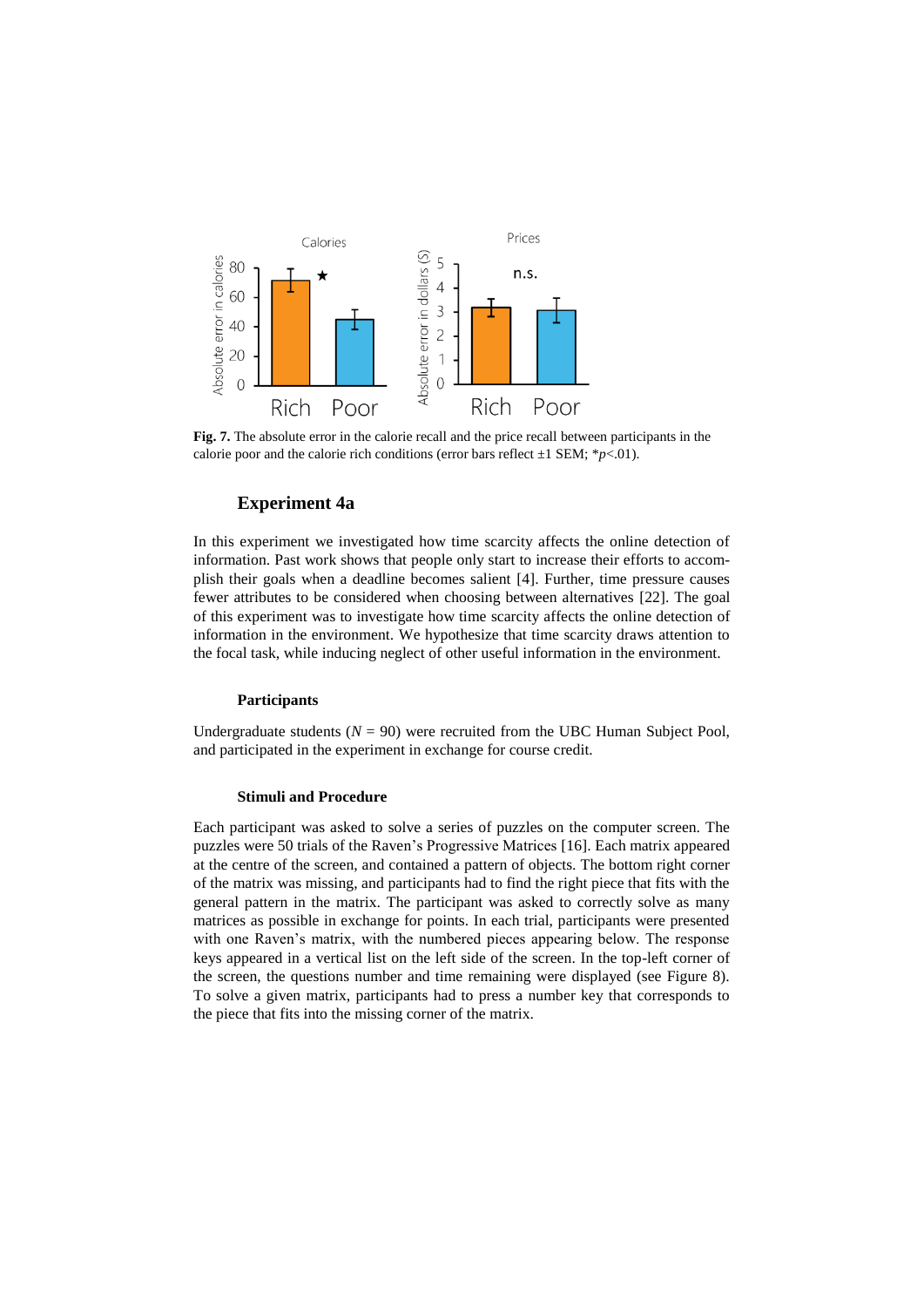

**Fig. 8.** Trial screen for Experiment 4a.

To manipulate time scarcity, participants were randomly assigned with either a rich time budget (they had 40 minutes in total to solve the matrices; the time-rich condition,  $N = 45$ ), or a poor time budget (they only had 10 minutes in total to solve the matrices; the time-poor condition,  $N = 45$ ). Without explicit instruction or prompting, a time-saving cue appeared in the lower right part of the screen during the experiment. Specifically, on even-numbered trials starting from trial #24, the cue appeared on the screen stating: "This question is not worth any points. Press 'A' to skip." (see Figure 8) Thus, 14 of the 50 trials were allowed to be skipped without any loss of points. The cue appeared at the same time as the matrix for those trials, and remained on the screen for 5000ms, and then disappeared. These trials presented an opportunity to skip the question in order to save time. Participants were not told anything about the cue. We wanted to see if they were able to detect this message during the experiment and skipped the even-numbered questions from trial #24.

# **Results and Discussion**

Participants in the time-poor condition almost unanimously used their entire time budget while participants in the time-rich condition used less than half of their time budget. Given this constraint, the time-poor participants spent less time on the task overall compared to time-rich participants  $[t(88) = 6.51, p < .001, d = 1.37]$  (Figure 9a). The time-poor participants completed fewer trials than the time-rich participants  $[t(88) = 4.71, p < .001, d = .99]$  (Figure 9b).

Notably, there was marginal difference in accuracy on the Raven's Progressive Matrices between the time-poor and the time-rich participants  $[r(88) = 1.69, p = .09, d$ = .36] (Figure 9c). When accounting for the total amount of time spent on the task, the time-poor participants scored higher accuracy per minute than time-rich participants  $[t(88) = 8.09, p < .001, d = 1.71]$ . This result suggests that time scarcity can cause a greater focus on the task at hand, enhancing task performance within the time limit.

Examining the number of questions skipped, we found that there was no difference in the average number of questions skipped between the time-poor and the time-rich participants  $[t(88) = 1.23, p = .22, d = .26]$  (Figure 9d). However, only 26.7% of the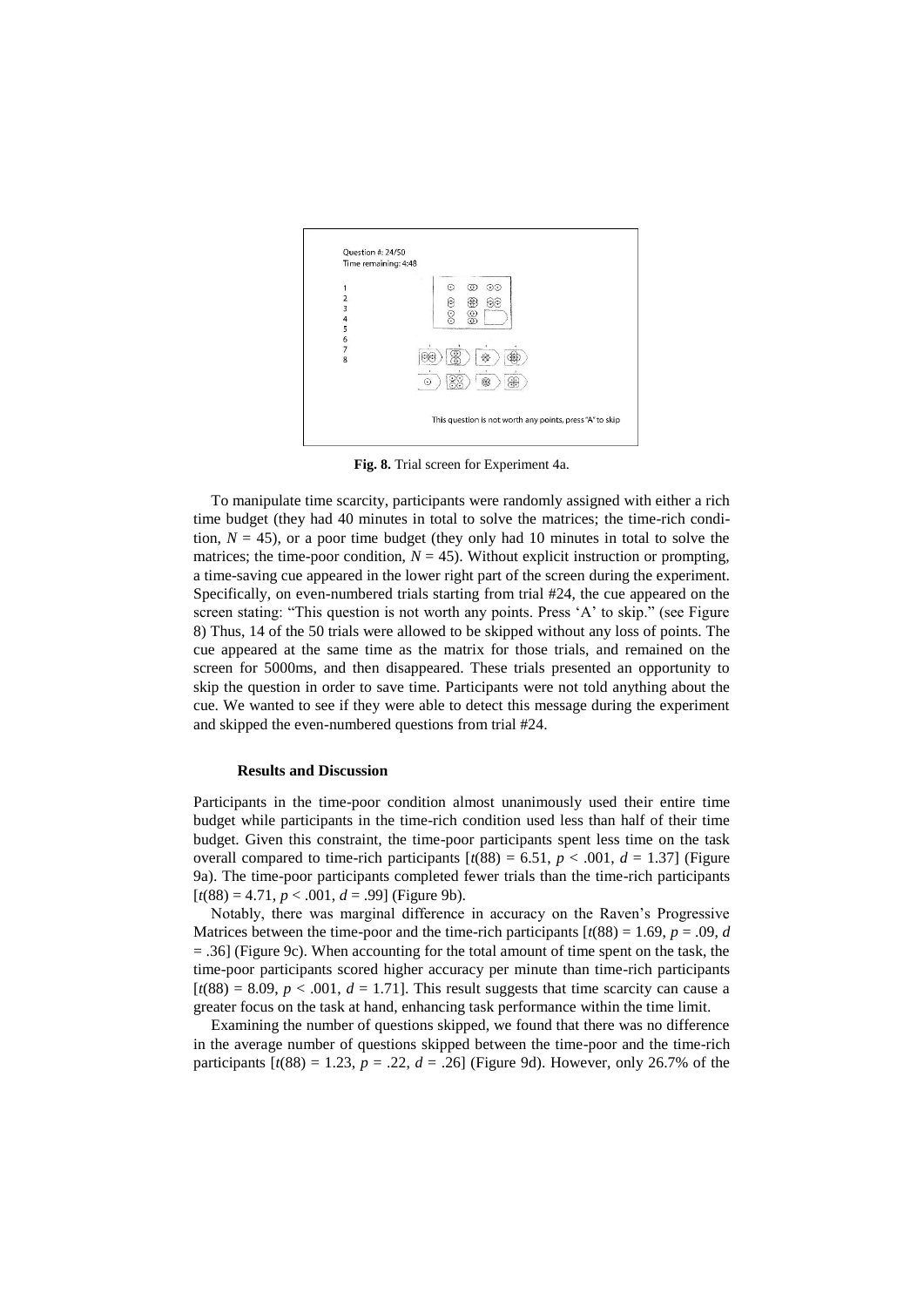participants in the time-poor condition skipped at least once, and there were more time-rich participants (48.9%) who skipped at least once  $[X^2(1,90) = 4.72, p = .03]$ (Figure 9e). This result suggests that time scarcity caused a failure to use the timesaving cue appearing on the bottom of the screen.



**Fig. 9.** Results for Experiment 4a (Error bars represent ±1SEM. \**p*<.05, \*\*\**p*<.001).

To control for the total number of trials completed, we calculated skip efficiency as the number of questions skipped divided by the number of possible questions that could be skipped. There was no difference in skip efficiency between the time-poor and the time-rich participants  $[t(88) = .91, p = .36, d = .19]$  (Figure 9f).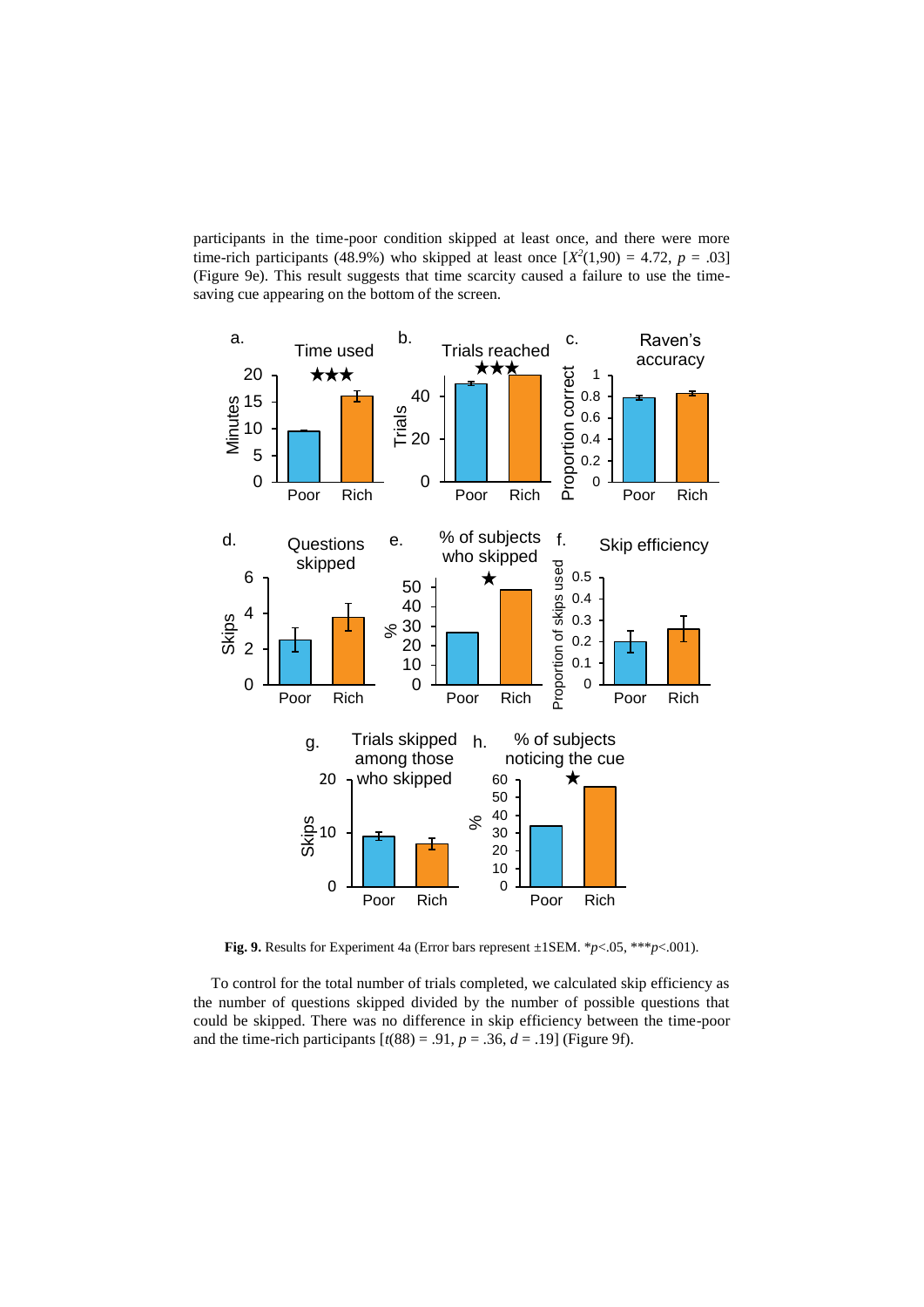Among those who skipped at least once, there was no difference in the number of questions skipped between the time-poor and the time-rich participants  $[t(31) = .89, p$  $= .38, d = .34$ ] (Figure 9g). This means that if the participant noticed the cue at least once, they were able to skip the same number of questions, regardless of scarcity.

To measure retrospective recall of the time-saving cues, we asked participants after completing the task during debriefing to report whether they saw any messages appearing on the screen during the task. We found that the time-poor participants were less likely to report seeing the cues than the time-rich participants  $[X^2(1,84) = 3.81, p$  $= .05$ ] (Figure 9h).

These results showed that fewer participants under time scarcity skipped the questions at least once, and reported seeing the cues, compared to time-rich participants. This suggests that time scarcity may narrow attention to the central task, while inducing a neglect of peripheral, even beneficial information in the environment. An alternative explanation is inattentional blindness, suggesting that the time-poor participants were less able to attend to salient but task-irrelevant information, than the timerich participants. To tease these two accounts apart, we conducted the next experiment, probing whether scarcity alters the spatial scope of attention, or the ability to notice salient stimulus. Specifically, we manipulated the location of the time-saving cue, and examined the likelihood of skipping questions as a function of the spatial location of the cue under scarcity.

## **Experiment 4b**

In this experiment, we reduced the spatial distance between the time-saving cue and the matrix (i.e., the focal task) by moving the cue closer to the center of the screen, and investigated how the spatial proximity of the time-saving cue to the focal task impacted its detection.

#### **Participants, Stimuli, and Procedure**

Participants ( $N = 87$ ) were recruited from the Human Subject Pool at UBC, and participated in the experiment in exchange for course credit. The stimuli and the procedure were exactly the same as those in Experiment 4a, except one important change: the time-saving cue (i.e., the message to skip even-numbered questions after trial #24) now appeared directly underneath the Raven's Matrix after trial #24 for evennumbered questions (Figure 10).

If the neglect of the time-saving cue in Experiment 4a was due to the spatial narrowing of attention under scarcity, we would predict that the time-poor participants would be more likely to notice the cue if it were moved closer to the central task. On the other hand, if the neglect of the time-saving cue was due to inattentional blindness, moving the cue closer to the central task would not affect performance.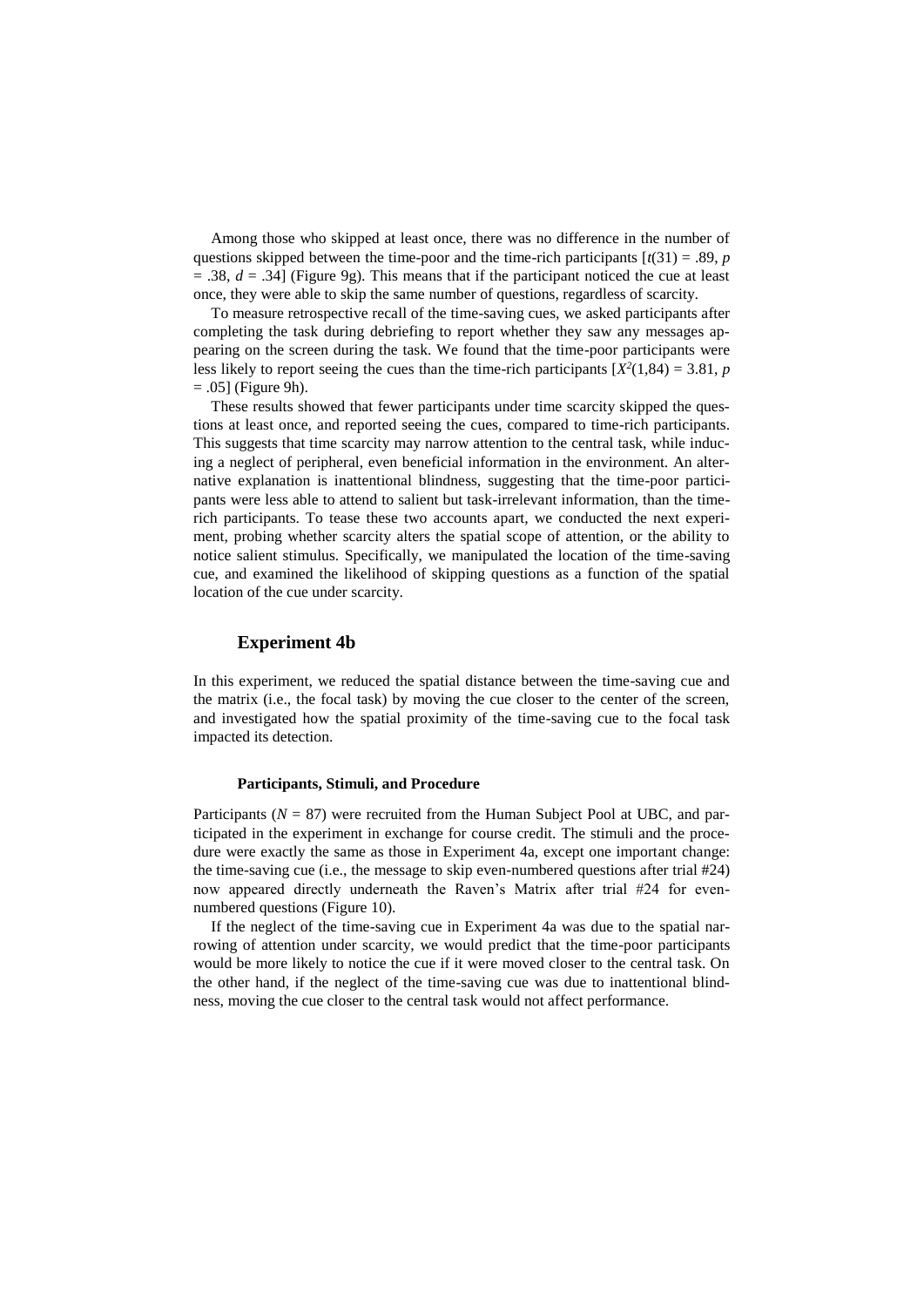

**Fig. 10.** Trial screen for Experiment 4b, where the time-saving cue appeared right below the matrix.

# **Results and Discussion**

Since in Experiment 4a, time scarcity influenced the number of participants who skipped at least once, we examined the same measure here again. We found that now there was no statistical difference in the percent of participants who skipped at least once  $[X^2(1,87) = .56, p = .46]$ . Comparing Figure 11a to Figure 9e, the time-rich participants were not influenced by the change in the position of the cue, but the poor seemed to benefit from the closer proximity of the cue to the central task. This suggests that if the cue falls within the spatial scope of attention, the time-poor participants could still take advantage of the cue.



**Fig. 11.** Results for Experiment 4b.

During debriefing, the time-poor participants were marginally less likely to report seeing any messages during the task compared to the time-rich participants  $[X^2(1,85)]$  $= 3.583, p = .06$  (Figure 11b). Compared to the time-poor participants in Experiment 4a (34% reported noticing the cue), the closer proximity seemed to provide a large benefit to the time-poor participants in Experiment 4b (49% reported noticing the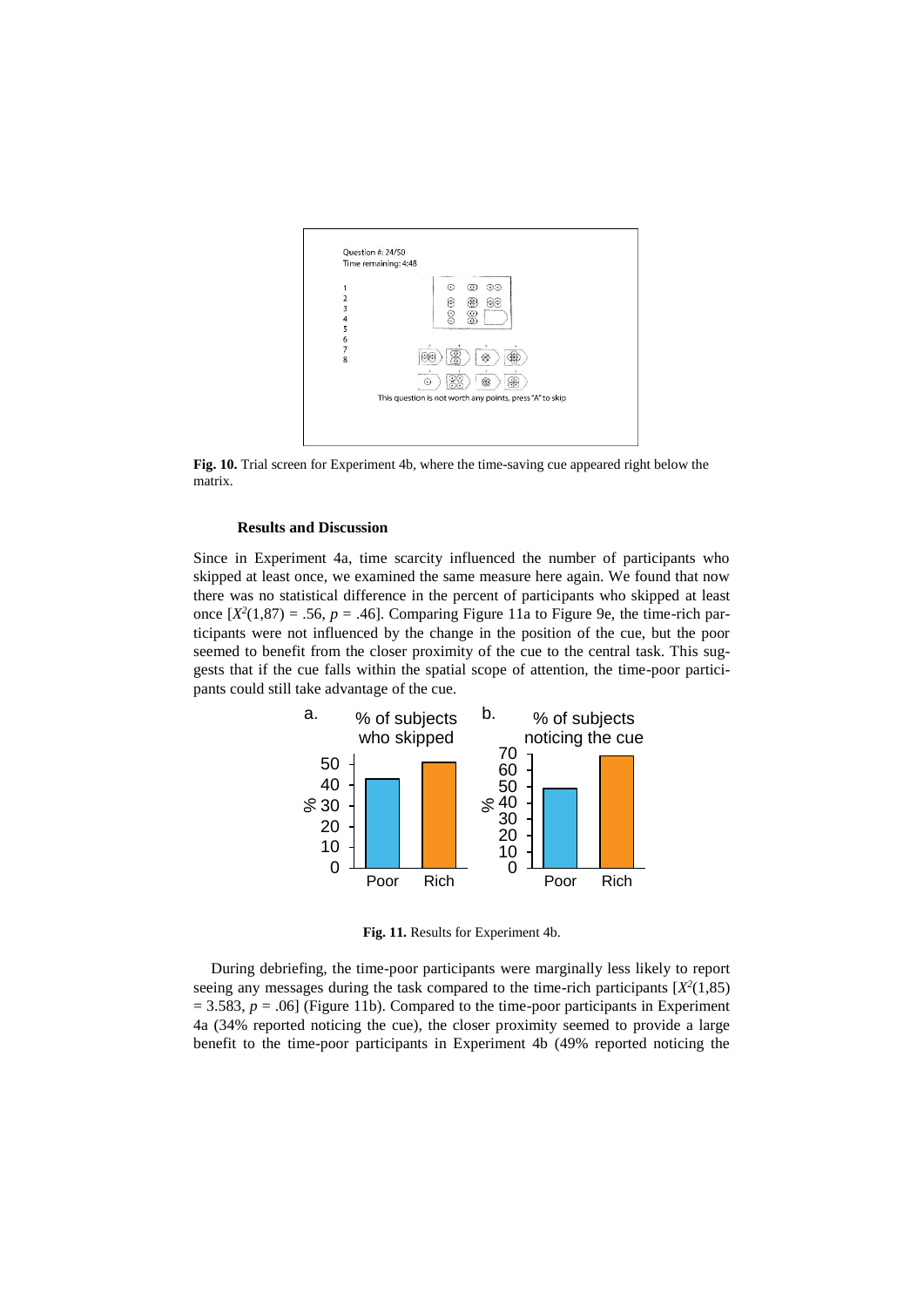cue). These results support the account that scarcity narrows spatial attention to the focal task.

# **Experiment 4c**

To further explore the boundary condition of the spatial narrowing effect of scarcity, in this experiment we moved the time-saving cue farther away from the focal task, and examined how likely participants were to notice the cue.

### **Participants, Stimuli, and Procedure**

Participants ( $N = 86$ ) were recruited from the Human Subject Pool at UBC, and participated in the experiment in exchange for course credit. The stimuli and the procedure were identical to those of Experiment 4a, but this time the time-saving cue appeared in the bottom right corner of the screen (Figure 12), which was even farther away from the focal task than in Experiment 4a.



**Fig. 12.** Trial screen for Experiment 4c, where the time-saving cue appeared far from the matrix, on the bottom right corner of the screen.

#### **Results and Discussion**

We found that participants in both conditions failed to take advantage of the cue. There was no difference in the percent of participants who skipped at least once  $[X^2(1,86) = .93, p = .33]$  (Figure 13a). During debriefing, there was no difference in the likelihood to report seeing any messages during the task between both conditions  $[X^2(1,83) = 2.00, p = .16]$  (Figure 13b). In fact, there was a floor effect in both the time-poor and the time-rich participants in skipping the questions or noticing the cue. This suggests that when the cue was spatially far away from the focal task, participants could not notice the cue, regardless of scarcity.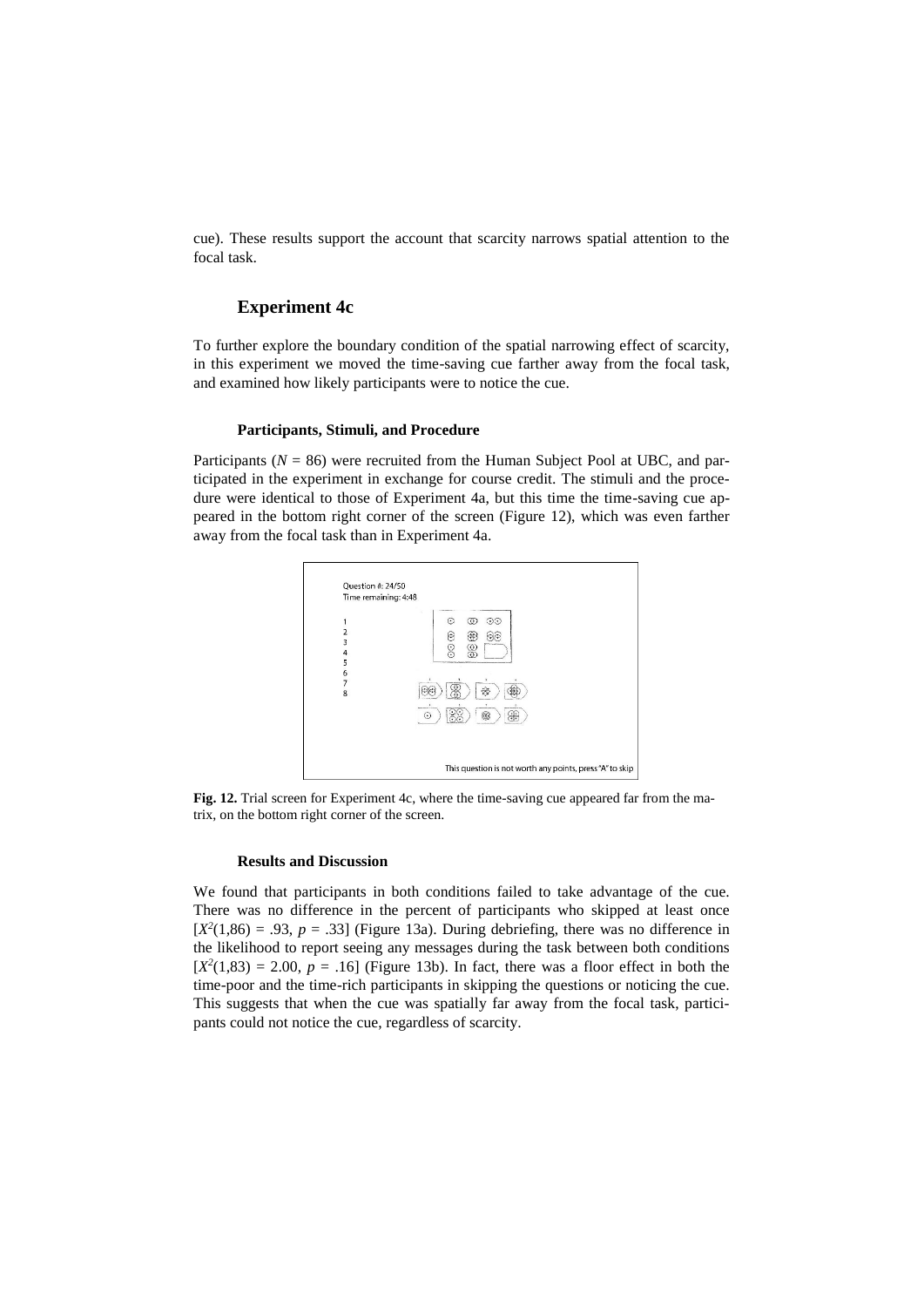

**Fig. 13.** Results for Experiment 4c.

# **Experiment 5**

Experiments 4a-c showed that time scarcity narrowed attention on the focal task, resulting in the neglect of a time-saving cue which appeared in the peripheral during the experiment. However, in daily life, we do not always have cues in the external environment as reminders for certain actions. Instead, we need to rely on internal cues from memory that need to be activated at the right time to direct actions. For example, in order to pick up groceries on the way home from work, we must remember to turn at the right intersection in order to go to the grocery store. This depends on prospective memory, which is the ability to remember to executive future actions based on previous instructions. Cues for prospective memory are internal, and must be present in mind in order to cue behavior at the right time [6, 10]. In this experiment, we examined how time scarcity affects prospective memory performance.

### **Participants**

Participants  $(N = 90)$  were recruited from the Human Subject Pool at UBC and completed the study in exchange for course credit.

#### **Stimuli and Procedure**

Participants were asked to solve the same set of 50 Raven's Progressive Matrices used in Experiments 4a-c. As before, participants were randomly assigned either a small time budget (5 minutes; the time-poor condition), or a large time budget (20 minutes; the time-rich condition). A critical difference in this experiment was that the timesaving cue never appeared in the experiment. Rather, all participants were explicitly instructed at the start of the experiment the following: "Even-numbered questions from number twenty-four on are not worth any points. You can skip these questions without losing any points." This instruction was presented on paper to participants to read, and the experimenter also read through these instructions with each participant to maximize the comprehension of the instruction. As before, the question number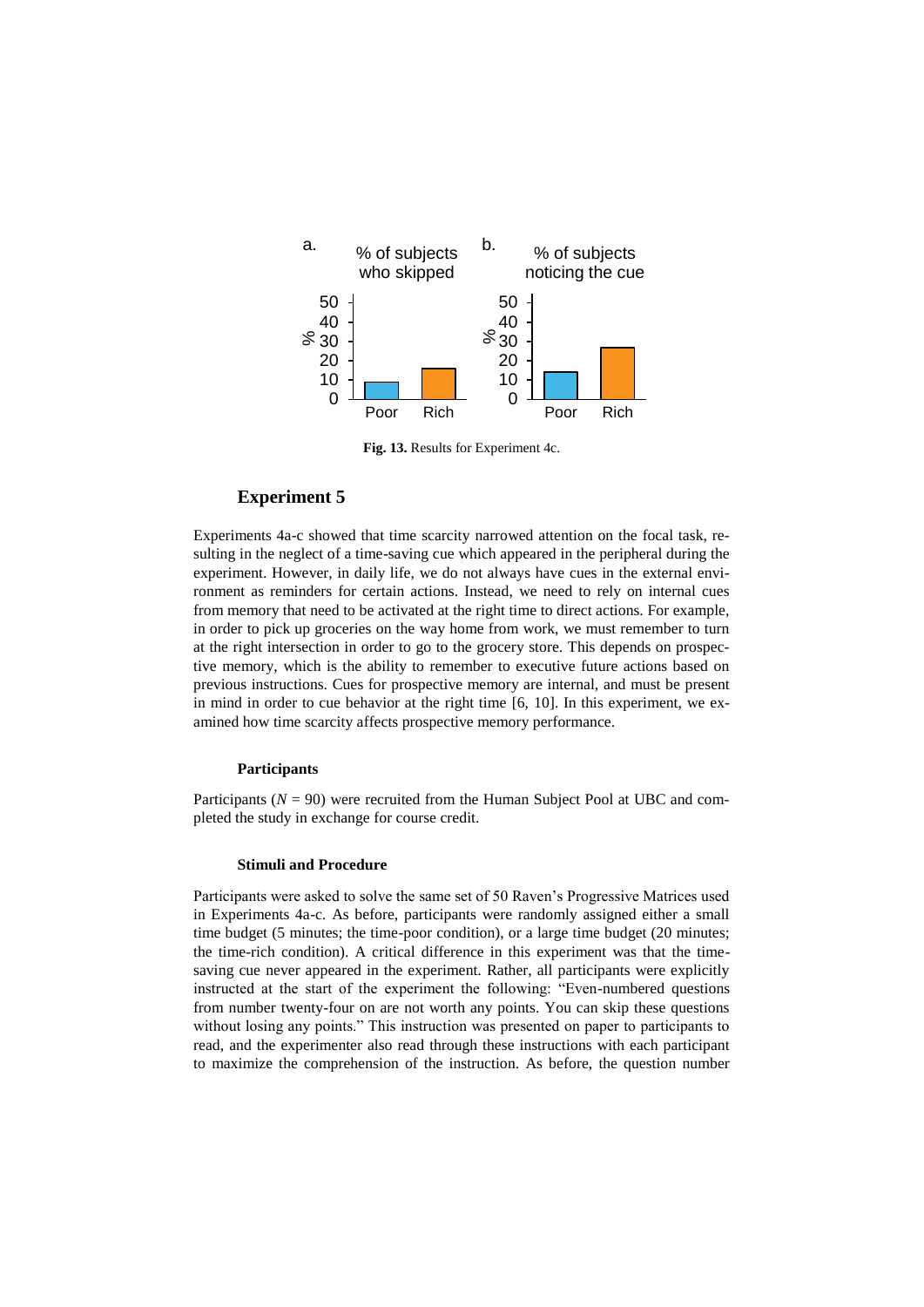and remaining time appeared in the top-left corner of the screen, and the keys available for the participants to press were listed on the left side of the screen. Note that now the "A (skip)" key is listed among the available keys and was listed for every single question (Figure 14). There were no visual cues during the experiment to remind participants which questions they were allowed to skip. Thus, participants needed to remember to use the opportunity to skip when the applicable questions were reached.



**Fig. 14.** Trial screen for Experiment 5.

### **Results and Discussion**

Participants in the time-poor condition almost unanimously exhausted their time budgets, while participants in the time-rich condition usually completed the experiment with some time to spare (Figure 15a). The time-poor participants spent less time solving the Raven's Matrices than the time-rich participants  $[t(88) = 13.33, p < .001,$  $d = 2.81$ ]. They also completed significantly fewer trials than the time-rich participants  $[t(88) = 10.14, p < .001, d = 2.14]$  (Figure 15b), and were significantly less accurate  $[t(88) = 2.29, p = .02, d = .48]$  (Figure 15c). When accounting for the total amount of time spent on the task, the time-poor participants scored higher accuracy per minute than time-rich participants  $[t(88) = 9.53, p < .001, d = 2.01]$ , suggesting that time scarcity enhancing performance on the focal task.

The time-poor participants on average skipped fewer questions than the time-rich participants  $[t(88) = 2.52, p = .01, d = .53]$  (Figure 15d). However, this result is likely driven, at least in part, by the considerably smaller number of questions completed by the time-poor participants. Similarly, we found that fewer time-poor participants skipped at least once compared to the time-rich participants  $[X^2(1,90) = 10.08, p <$ .01] (Figure 15e), but this could be due to the smaller number of possible skips experienced by the time-poor participants. Thus, we examined the skip efficiency defined as the number of questions skipped divided by the number of possible questions that could be skipped experienced by the participant. We found that the time-poor participants were less likely to skip than time-rich participants (two time-poor participants were excluded from this analysis due to failing to reach trial number twenty-four)  $[t(86) = 2.01, p = .05, d = .43]$  (Figure 15f). This finding suggests that time scarcity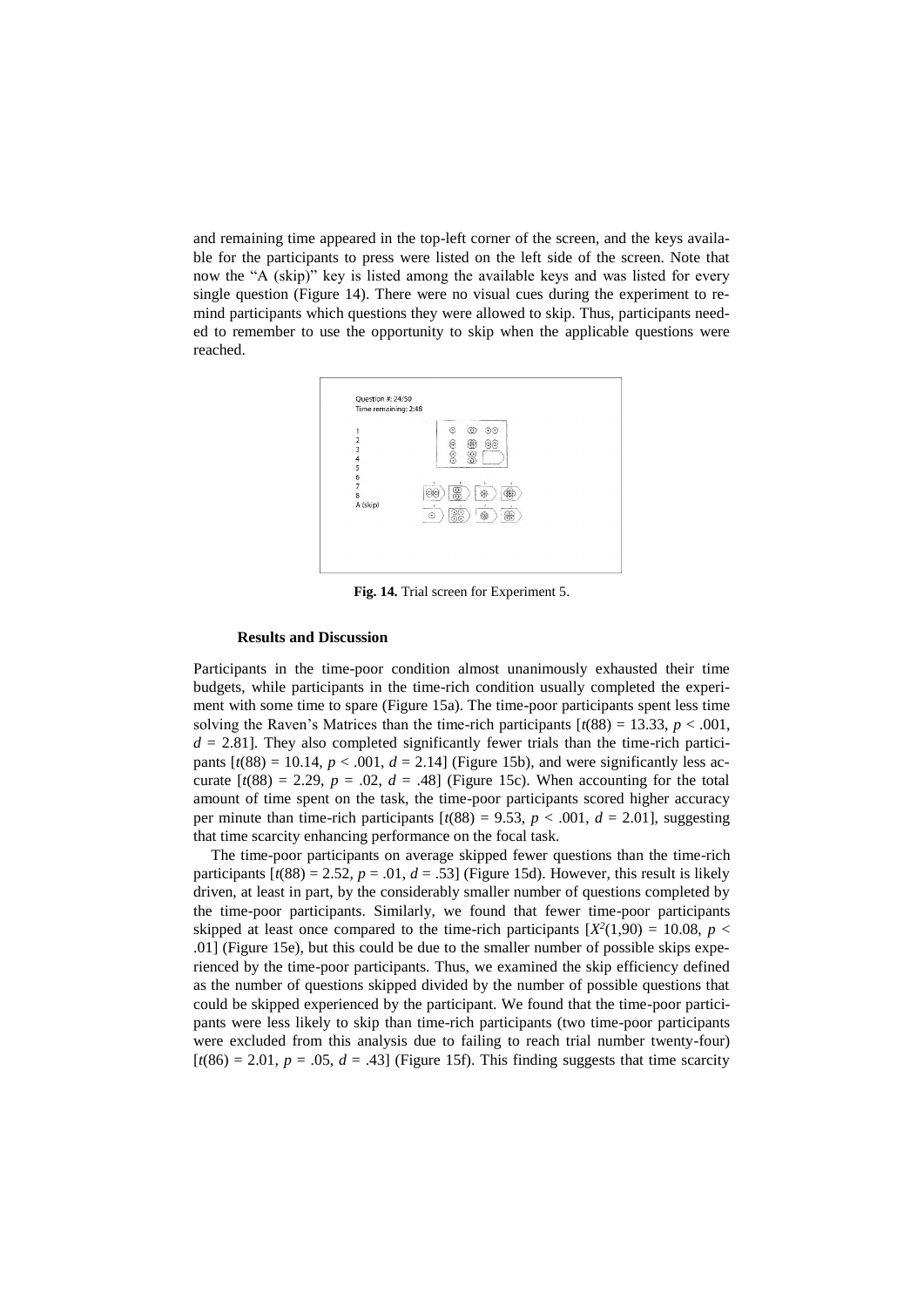impairs prospective memory performance. We should note that among participants who skipped at least once, there was no difference in the number of questions skipped between the time-poor and the time-rich participants  $[t(40) = .59, p = .56, d = .19]$ (Figure 15g), or in skip efficiency [*t*(40) = .76, *p* = .45, *d* = .26] (Figure 15h).



**Fig. 15.** Results for Experiment 5 (Error bars represent ±1SEM. \**p*<.05, \*\**p*<.01, \*\*\**p*<.001).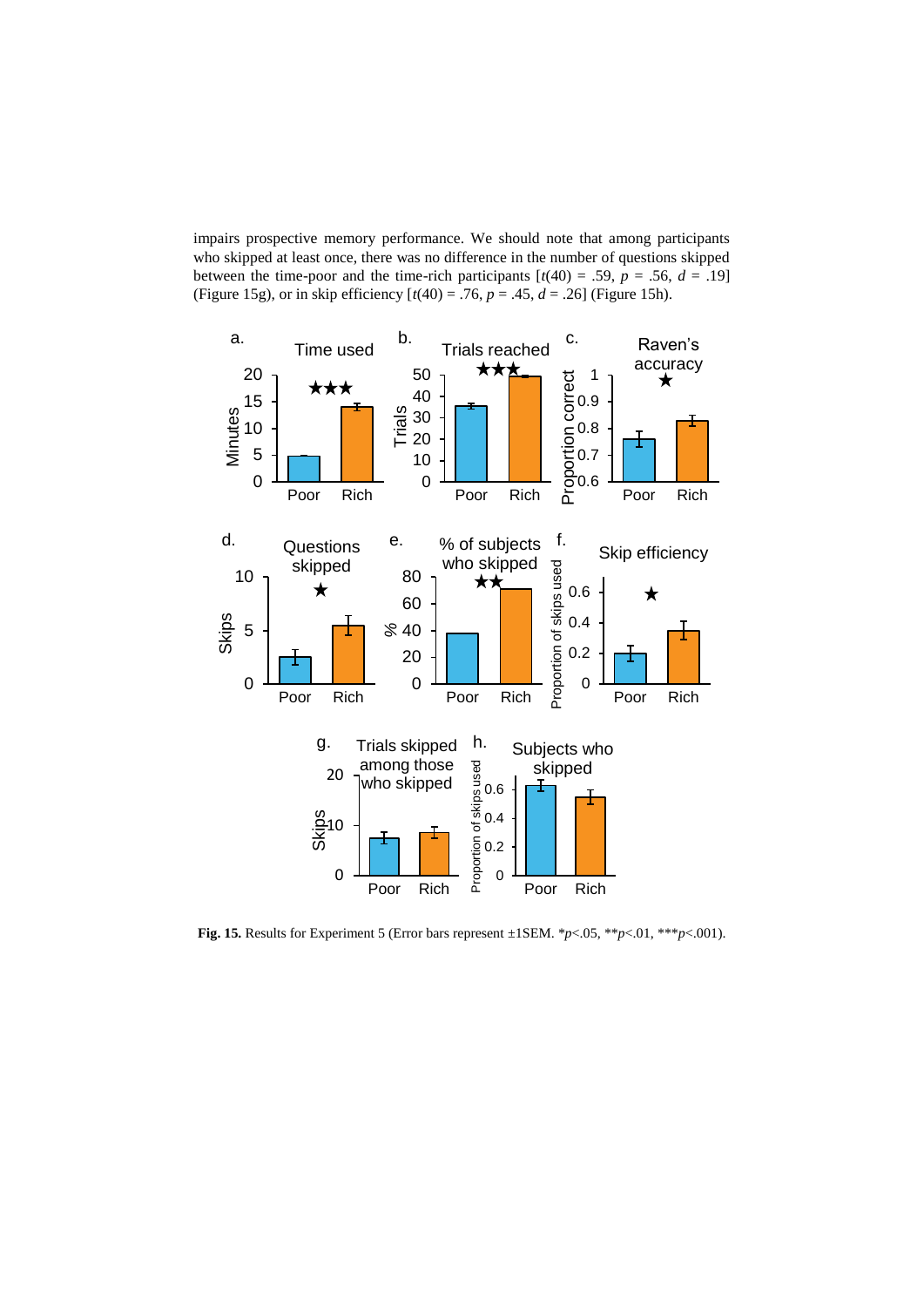# **General Discussion**

The goal of the current study was to examine how scarcity forces attentional tradeoffs and influences memory encoding driven by such trade-offs. When operating under a limited financial budget, the poor focused more on the price information, compared to the rich (Experiment 1). This focus came with the neglect of other information in the environment, even if the information could be useful or beneficial to the poor (e.g., the discount). The attentional prioritization of prices also resulted in enhanced memory encoding of price information among the poor participants (Experiment 2). Likewise, the attentional prioritization of calories led to better memory encoding of calorie information among the calorie poor (Experiment 3). We also found that people under time scarcity were less likely to take advantage of a time-saving cue that appeared peripheral to the focal task (Experiment 4a), but nonetheless performed well on the focal task under the time constraint. This suggests that people under time scarcity are ironically less likely to notice opportunities to save time. This effect could be explained by a narrowing of spatial attention to the focal task (Experiments 4b & 4c). In the absence of an external cue, participants under time scarcity were less likely to remember to skip questions in the future (Experiment 5), suggesting that they failed to retrieve a cue from memory to execute actions at the right time.

These findings were particularly problematic for people under scarcity because the attentional neglect of resource-saving opportunities or the failure to remember to save resources could be detrimental, perpetuating the condition of scarcity and creating a vicious cycle of poverty. These cognitive impairments could explain a range of counter-productive behaviors observed in the low-income individuals, such as forgetting to follow instructions, or not signing up for public benefit programs. In addition, prospective memory errors can be seen by others as an indication of incompetence of the poor [5]. The present findings instead attribute the memory failures not to the poor individuals themselves but to the condition of scarcity. The current study provides useful implications for designing policies and programs to mitigate the impact of scarcity, such as the use of reminders, automatic enrolment, or setting the right default, to reduce the attentional and memory burdens in the poor.

The current findings provide a new perspective on how scarcity shapes the way people perceive and experience the external environment. While the perceptual experiences can be largely characterized by information overload, scarcity selectively orients people's attention to specific aspects of the environment. When operating with financial constraints, people automatically prioritize price-relevant information. Such prioritization facilitates memory encoding of these information, but crucially it comes with a cost, which is the neglect of other information in the environment.

The current study also reveals a painful irony of scarcity. People with limited resources were too focused on prices, such that they neglected the beneficial discount that could save money and alleviate the financial burden. This irony can help explain why low-income individuals sometimes engage in neglectful behaviors that are counter-productive (e.g., missing an appointment for a health checkup, or failure to sign up for benefit programs).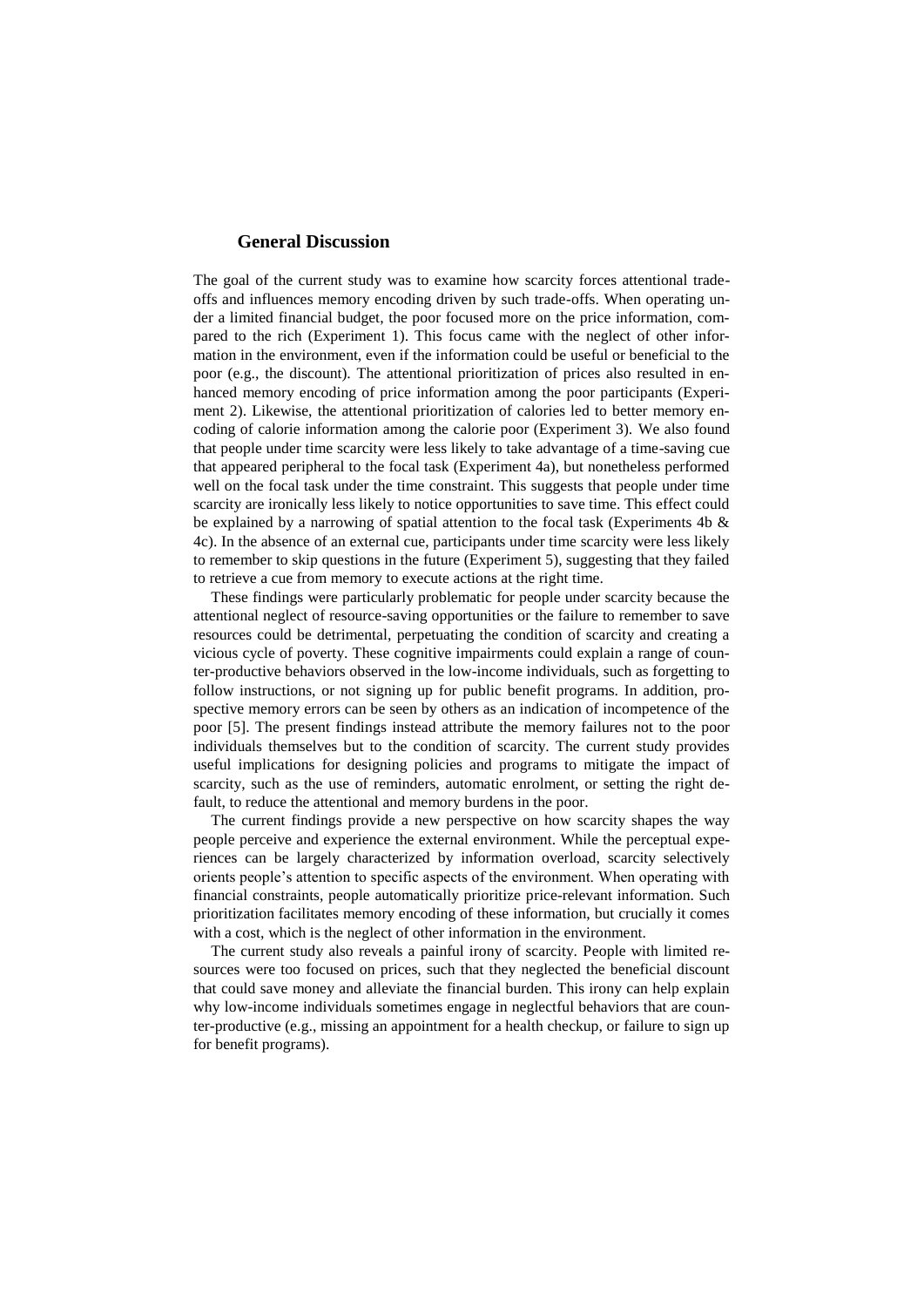It is worth noting that the current experiments involved an artificial simulation of scarcity in the lab. In fact, just by randomly assigning people to receive a hypothetical small or large budget, we observed a strong effect of scarcity on attention and memory. Moreover, the participants in our experiments were not provided with real money, were not rewarded for frugality, and knowingly were not to receive any food from the menu. In the absence of possible consequences of their decisions, the poor participants still focused on task-relevant information and neglected a help to alleviate the condition of scarcity. This raises the possibility that, outside the lab when people operate with scarce resources and can face real consequences of their actions, the effects of scarcity on attention and cognition observed in this study may be amplified.

The current findings can help inform public policy and services targeting lowincome populations. Among the OECD countries, enrollment in social assistance and public benefit programs is estimated to range between 40% and 80% [7]. Our current study provides a new explanation for the low participation rate. That is, the poor who are eligible for these programs fail to participate because of the attentional trade-offs under scarcity. Low-income individuals may need to focus on their financial challenges and deadlines under scarcity, and either are not aware of these benefit programs and services, or neglect the enrollment procedures. This attentional account is not the only factor that can explain the low participation rate, as there are many other social barriers and stigmas related to enrollment in assistance programs.

Given the attentional constraints under scarcity, we propose that social assistance and public benefit programs should be designed to avoid the attentional neglect in the poor under scarcity. It may be helpful to streamline assistance applications and services to make them more salient, more accessible, and easier to process for the poor. The amount of effort and attention required from the poor should be minimized to increase or maintain participation. Benefit programs and social services can also be made more salient by using prompts and reminders. This could be done through any messaging medium such as text-message or email, and could be effective in catching the attention of those living under scarcity. Based on our current findings, future research can design behavioral interventions to avoid attentional neglect in the poor. Future studies can also test the hypothesis that certain mindfulness training programs (e.g., EEG-enhanced biofeedback) would reduce the cost of scarcity-induced attentional bias, through a reduction of reactivity to scarcity-related thoughts and emotions.

**Acknowledgements.** We thank the research assistants at the Zhao Lab for assistance with data collection. We also thank Anuj Shah, Darko Odic, Alan Kingstone, Rebecca Todd, and the members in the Zhao Lab for helpful comments. This work was supported by NSERC Discovery Grant (RGPIN-2014-05617 to JZ), Sloan Foundation Grant (2014-6-16), Russell Sage Foundation Grant (98-15-01), the Canada Research Chairs program (to JZ), and the Leaders Opportunity Fund from the Canadian Foundation for Innovation (F14-05370 to JZ).